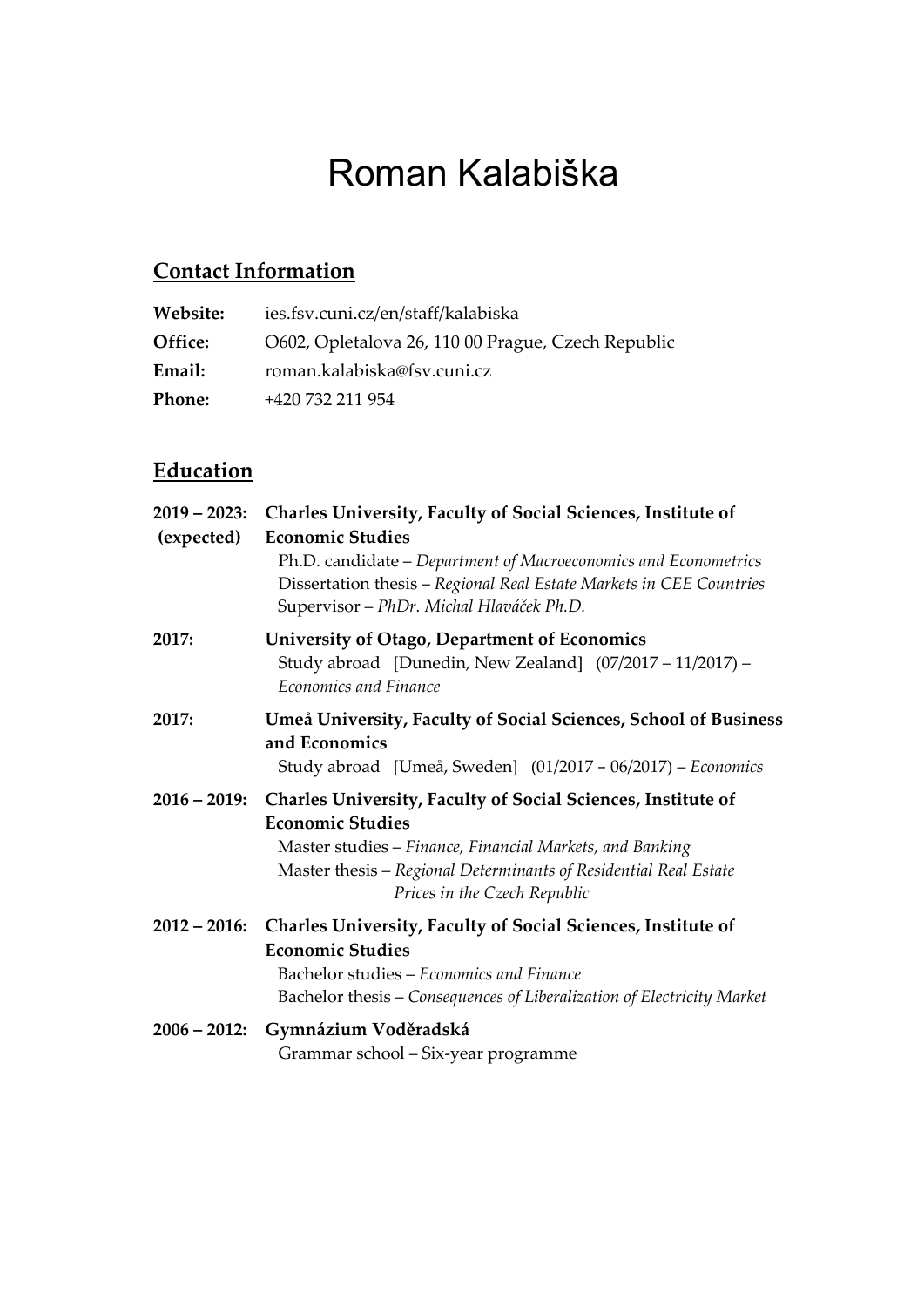## **Publications**

Kalabiška, R. & Hlaváček, M. (2022): "Regional Determinants of Housing Prices in the Czech Republic", *Czech Journal of Economics and Finance*, vol. 72(1), pages 2- 29, March

Kalabiška, R. & Morda, P. (2020): "The Impact of Covid-19 Crisis on the Balance of Local Governments in the Year 2020", *Office of the Czech Fiscal Council*, Information Study [in Czech]

Kalabiška, R. & Hlaváček, M. (2020): "Regional Determinants of Housing Prices in the Czech Republic", *IES Working Paper*, Vol. 9/2020

#### **Conferences**

| 05/2021: | 11th Biennial Conference of the Czech Economic Society<br>Presented paper: "Regional Determinants of Housing Prices<br>in the Czech Republic" |
|----------|-----------------------------------------------------------------------------------------------------------------------------------------------|
| 04/2021: | Joint Vienna Institute – The Impact of COVID-19 on<br>Residential Real Estate                                                                 |

## **Teaching Assistantships**

| 2021/2022 Summer semester: | Macroeconomics II, Economics II, Advanced<br>Data Analysis in MS Excel |
|----------------------------|------------------------------------------------------------------------|
| 2021/2022 Winter semester: | Macroeconomics I                                                       |
| 2020/2021 Summer semester: | Macroeconomics II, Economics II                                        |
| 2020/2021 Winter semester: | Macroeconomics I                                                       |
| 2019/2020 Summer semester: | Macroeconomics II                                                      |
| 2019/2020 Winter semester: | Macroeconomics I                                                       |

## **Theses Supervision**

| <b>Bachelor Theses:</b> | Jan Cvrček, Vít Kulhánek, Jakub Stejskal              |
|-------------------------|-------------------------------------------------------|
| <b>Master Theses:</b>   | Maximilian Hönig, Anna Umlaufová (awarded by Deloitte |
|                         | Outstanding Thesis Award)                             |